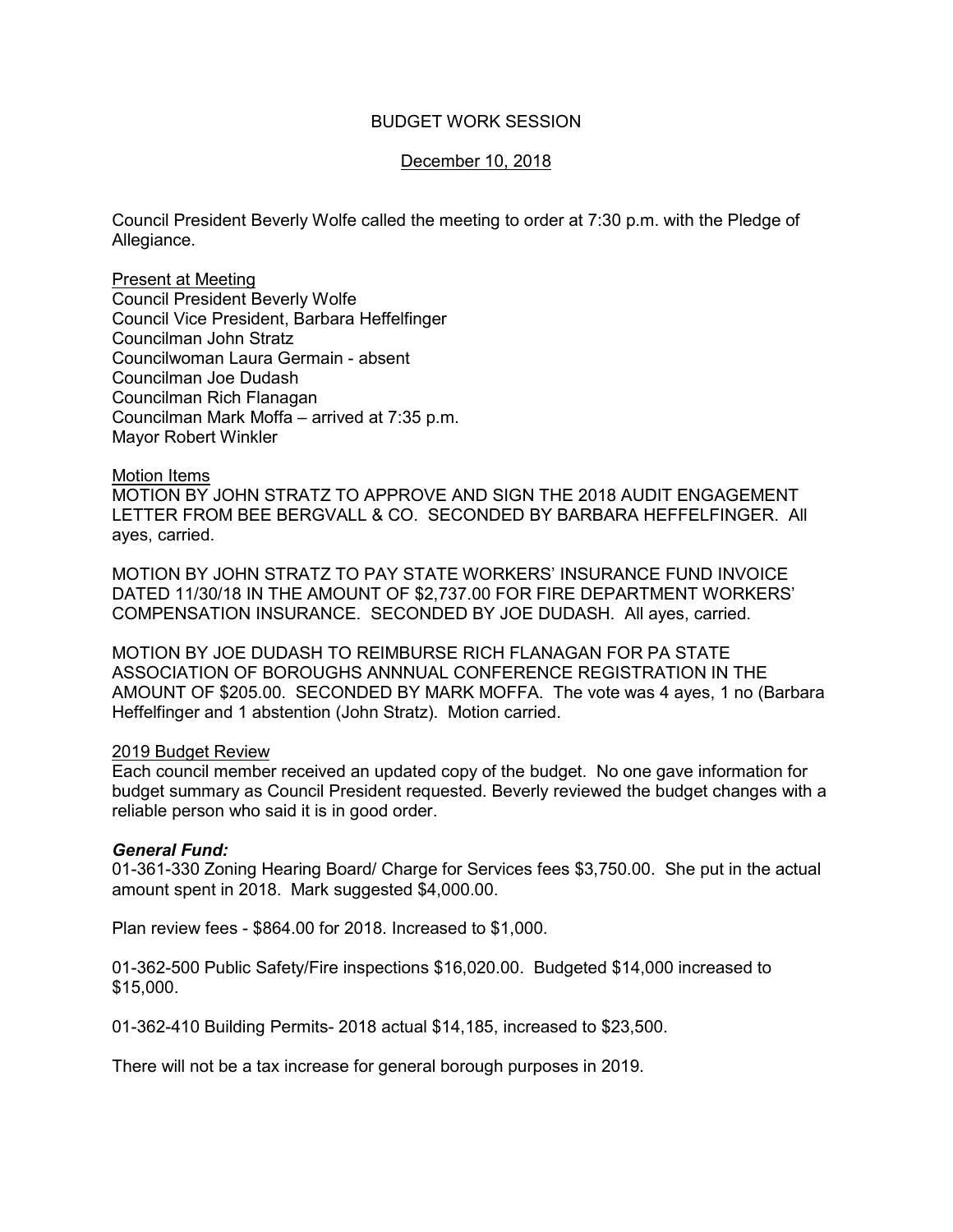FICA and Medicare figures are in the budget. Increase in workers' compensation premium is true. We will be reimbursed from the fire company \$33,340. Pension, life and disability, property and liability figures are correct.

# *Fire tax:*

Revenue adjustment, ½ mill. Only tax millage increase.

# *Refuse Fund*

Beginning Fund Balance corrected to \$5,400.

05-354-050 Recycling Grant increased to \$9,000

05-364-300 and 05-364-301 Waste Collection Fees - No changes.

Refuse bids were opened at 11:15 a.m. today. Advanced Disposal was the lowest bidder. Special Counsel has the bids for review before awarding the project.

Postage reduced \$700 Operating Supplies \$2,000 reduced to \$500 Professional Services/Legal reduced to \$500 Contracted Services \$190,733

#### *Schedule G Solid Waste Collection Costs*:

Sewer billing units total for the beginning of 2018 was 636. At year end it is 634; we lost two units.

We are \$1,400.00 under in the refuse fund.

### *Sewer Operating Fund:*

Bucks County Water & Sewer Authority will increase rates 1.2% in 2019. No changes in expenses. No increase from Private Utility Enterprises.

FICA, Medicare numbers were put into the budget. There will be inter-fund transfers to debt service and sewer capital as they have been done in the past.

Sewer Capital – savings for the main line at the sewer plant Debt Service – number from the assessment was put in. We tried to obtain better rates but the rates we are currently getting are better.

#### *Capital Reserve:*

Fund balance is good. Revenues for 2019 from the CDBG – E. Woodland Avenue curb ramps

Expenses:

 Engineering Services high because we have projects: E. Woodland Ave., Green Lt. Go, possibility of having enough funds to improve the municipal building

Radio Equipment line \$8,668.00. Bev has to get back to Council on that figure.

### *Sewer Capital:*

We have two grants for projects with a combined total almost \$500,000 with another \$100,000 coming out of the sewer operating fund. I & I Remediation has been bid out, Line 31-429-740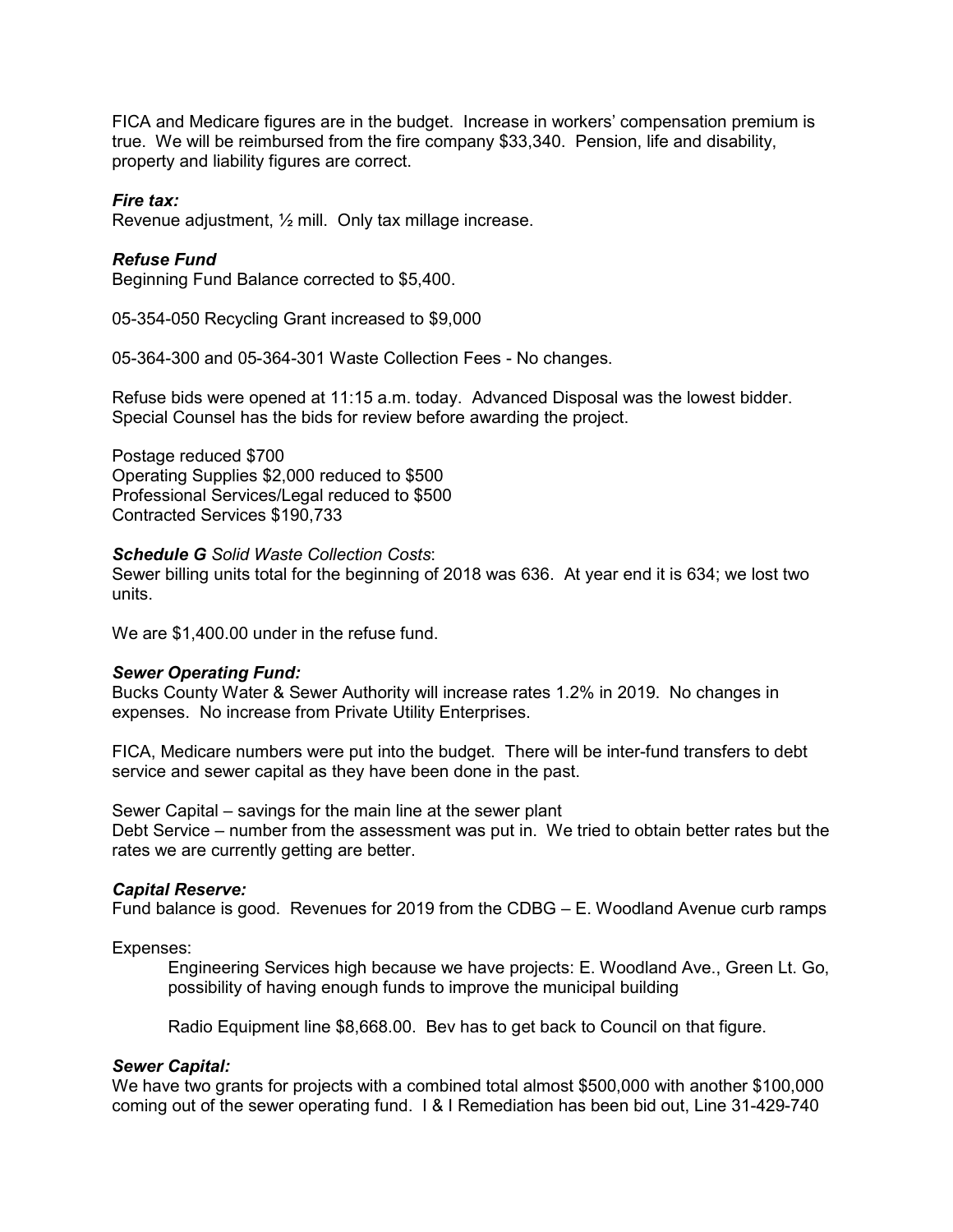which includes a 15% match. Pumping Station upgrade, sewer main improvement and construction, which also includes the 15% match. We are short approximately \$275,000.00 to \$300,000.00. The fund is out of balance.

*Liquid Fuels:* 

Expenditures – 35-434-640 Street Lighting/Capital Construction - LED Street Lights \$63,000.00 35-439-600 Capital Construction- Woodland Avenue Project \$36,000.00 (total project will cost approximately \$78,000.00)

Schedule A – shows millage, comes from the tax collector

A2 – Tax Levy Fund, only fire fund went up. Total borough taxes 30.80 mills

- A3 Bev Wolfe doesn't know where the numbers came from
- E Government Shared Grants removed Multi-Modal Grant
- F Sewer fees small increase
- G through H3 discussed in executive session
- I Police contract expenses nothing changes
- Pg. 1 Code Enforcement & Zoning due to legacy work
- J Capital Outlay Breakdowns on wish list, street lighting, E. Woodland Avenue, crack sealing, computer replacement
- J2 Long Range Wish List earmarked money for specific purchases and projects
- K Professional Services Agreement Zoning Hearing Board corrected to \$2,500.00

Rich Flanagan wants employees to be paid bi-weekly to cut down on expenses. Beverly Wolfe said they will look into it again. Current payroll company is a bargain.

- L Budgeted the same every year. Council President doesn't know where figures came from
- M Roadway Improvement Program Updated cost of E. Woodland Avenue CDBG Grant – no match
- O Debt Service
- Q Property and Liability Insurance
- R 1 & 2 Discuss in executive session
- R3 Minimum Municipal Obligation
- S Utility Expenses budgeting lower than 2018
- T General government and police services little less

# *Review of Summary of Accounts*

General Fund – Revenues higher than expenses Fire Protection Fund – Revenues higher than expenses Refuse Collection Fund – Expenditures higher than revenues by \$1,400 Sewer Operating Fund – Expenditures higher than revenues due to projects that need to be done. Fund has a buffer- fund balance. 2018 budgeted \$755,800 YTD revenue \$772,624 Liquid Fuels – unbalanced due to amount of projects Capital Reserve Fund – out of balance due to capital projects Sewer Capital – out of balance due to capital projects

Rich Flanagan cannot understand where figures come from to determine the MMO. Actuary provides the formula for calculating figures.

MOTION BY MARK MOFFA TO RECESS THE MEETING FOR FIVE MINUTES AT 8:45 P.M.. SECONDED BY JOE DUDASH. All ayes, carried.